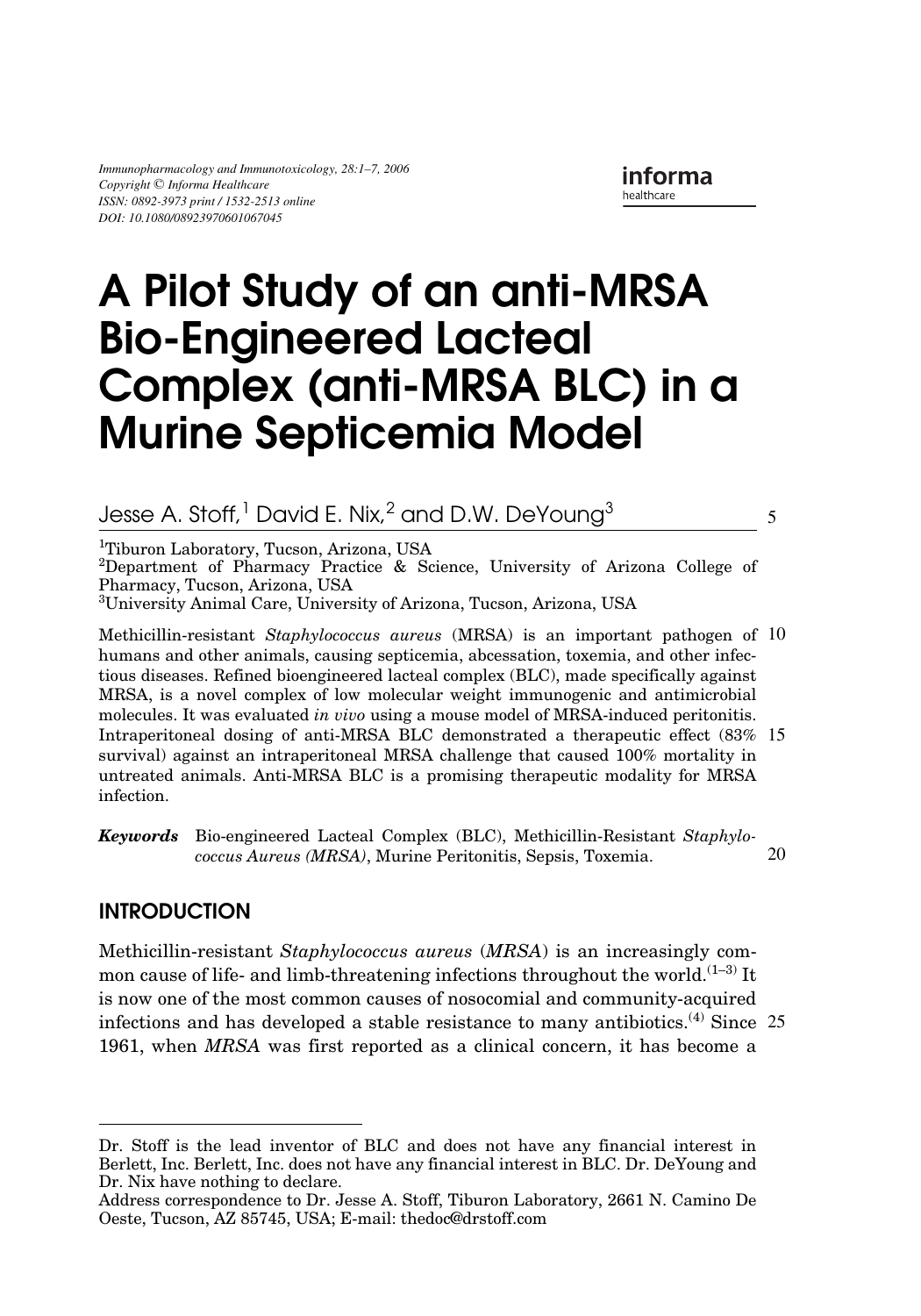## 2 *J.A. Stoff, D.E. Nix, and D.W. DeYoung*

serious problem with increasing numbers of cases and associated morbidity and mortality. $(5,6)$ 

A filtrate of colostrum and whey from antigen infused dairy cows has been used experimentally since the late 1950s in humans and animals.(7) Empirical and anecdotal evidence suggests enhanced immune-boosting properties com-35 pared with typical colostrum and whey products. From the beginning, this material appeared to restore immune function in people and animals suffering from conditions related to immune dysfunction including those suffering from acute, chronic, and degenerative diseases. Further research and development has yielded a novel (U.S. Patent Application No. 11/122,231) bioengineered 40 lacteal complex (BLC) that utilizes new technology for its induction, purification, and characterization of molecular components. Anti-*MRSA* BLC contains specific, low molecular weight molecules that have antimicrobial properties against *MRSA* and also enhances immune function against *MRSA* infection.

The present study was undertaken to investigate *in vivo* effects of anti-45 *MRSA* BLC using an intraperitoneal systemic sepsis model.

## **MATERIALS AND METHODS**

#### **Bacterial Strain**

A clinical isolate of a community acquired *MRSA* was utilized. Susceptibility testing using the Vitek® instrument at a certified clinical laboratory against 50 17 antibacterial agents showed susceptibility to gentamicin, nitrofurantoin, rifampin, vancomycin, tetracycline, and trimethoprim/ sulfamethoxazole.

Bacterial suspensions of *MRSA* (in log growth phase) in 3% Todd Hewitt media (BD, BBL ref # 211736, Sparks, MD, USA) were freshly prepared from an overnight culture on 5% sheep blood agar (Remel Blood Agar, ref 01202, 55 Lenexa, KS, USA). The optical density was adjusted to 8% transmittance using a Vitek® colorimeter and this correlated with a  $1 \times 10^{10}$  per mL bacterial count. The inoculum concentration was confirmed by quantitative serial dilution with the spread plate method.

#### **Anti-***MRSA* **BLC**

The anti-*MRSA* BLC material used in the study was specifically manufactured for that purpose making use of a new (patent applied for) technology. Chemically free raised cows went through immune induction using *MRSA* cell fragments along with cytokine adjuvants, inoculated into the wall of the udder with a  $\mathrm{CO}_2$  powered needleless "gun." After gathering milk from the cows, the  $~65$ milk was processed to remove all material with a molecular weight greater than 100 kD. The 100 kD filtrate was then evaluated for antimicrobial effect against *MRSA*, with growth inhibition curves on SRBC plates, as one

60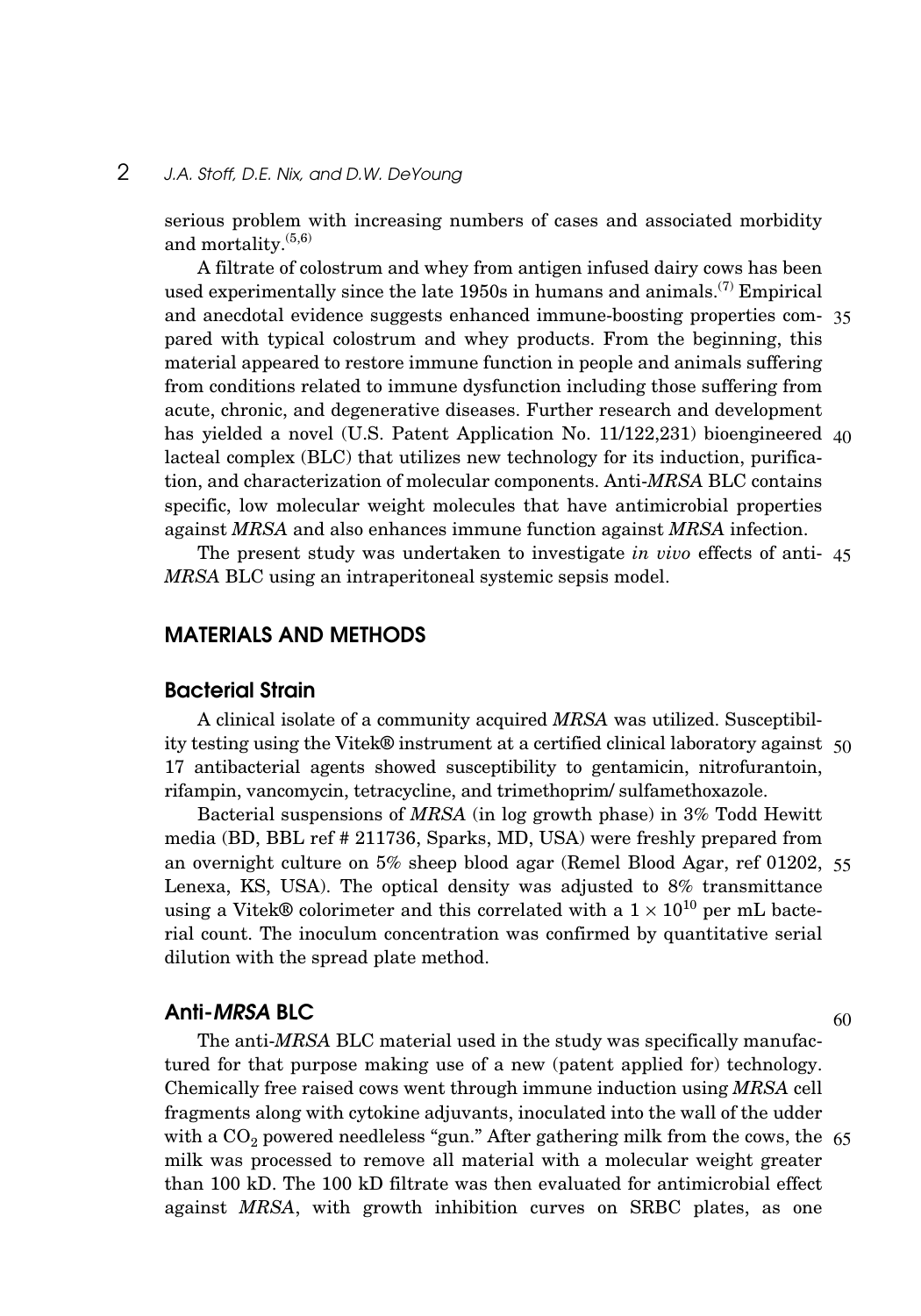bio-logical marker for immune induction. After purifying the material it was standardized to 8 mg/mL of solids and assayed for its content of key molecules 70 including defensins, granulysins, and specific transfer factors.

#### **Animals**

Young (10 week old, 24+/−2 g) BALB/c mice were used in this study. The study was approved by the University of Arizona Institutional Animal Care and Use Committee and the Institutional Bio-Safety Committee. Animal 75 experiments were conducted at the University of Arizona Animal Care Facility and procedures adhered to all applicable standards for animal care. The mice were kept 3 to a cage and all the animals had unrestricted access to food and water throughout the study. They were kept in a BL 3 facility at standard temperatures and humidity. Each *MRSA*-dose test group consisted of 3 male 80 and 3 female mice in order to establish the concentration of *MRSA* needed to induce terminal morbidity. The anti-*MRSA* BLC therapeutic group consisted of 12 male and 12 female mice. Animals demonstrating terminal morbidity (only minimally responsive to stimuli, labored breathing, and severe dehydration) were euthanized. Since BLC is a known immunogen, which is an 85 important part of its mechanism of action, mice with normal immune systems were used.

#### **In Vitro Experiments**

Electrophoresis was used to evaluate the presence of peptides and molecules below 100 kD in the study drug materials. The presence of specific 90 small molecular peptides is known to modulate the immune system. Over 100 different molecules were found to be present which constituted the 12 major bands demonstrated in the 18 % tris-glycine electrophoresis gel. Many of the molecules were identified by mass spectroscopy, amino acid sequencing, and other technologies. These molecules included cytokines, mini- $95\vert1$ cytokines, defensins, granulysins, transfer factors, antibody fractions, and lactoferrin.

Flow cytometry experiments were done on whole blood to calculate a theoretical maximal safe dose of the BLC based upon its immunogenic effects. For these experiments increasing amounts of BLC were added to 100 μL aliquots 100 of whole blood, and at hourly intervals the blood was analyzed by flow cytometry for lymphocyte, monocyte, and neutrophil cell activation by measuring CD69 levels and cell movement. The activation curves were plotted and the optimal dose was calculated. Once the concentration of BLC exceeded 10% of the total volume there was less activation and an increase in cellular apopto-105sis was noted.

The dose utilized for the mouse model was determined to be 10% of the estimated blood volume (0.13 mL). Groups of 3 male and 3 female mice were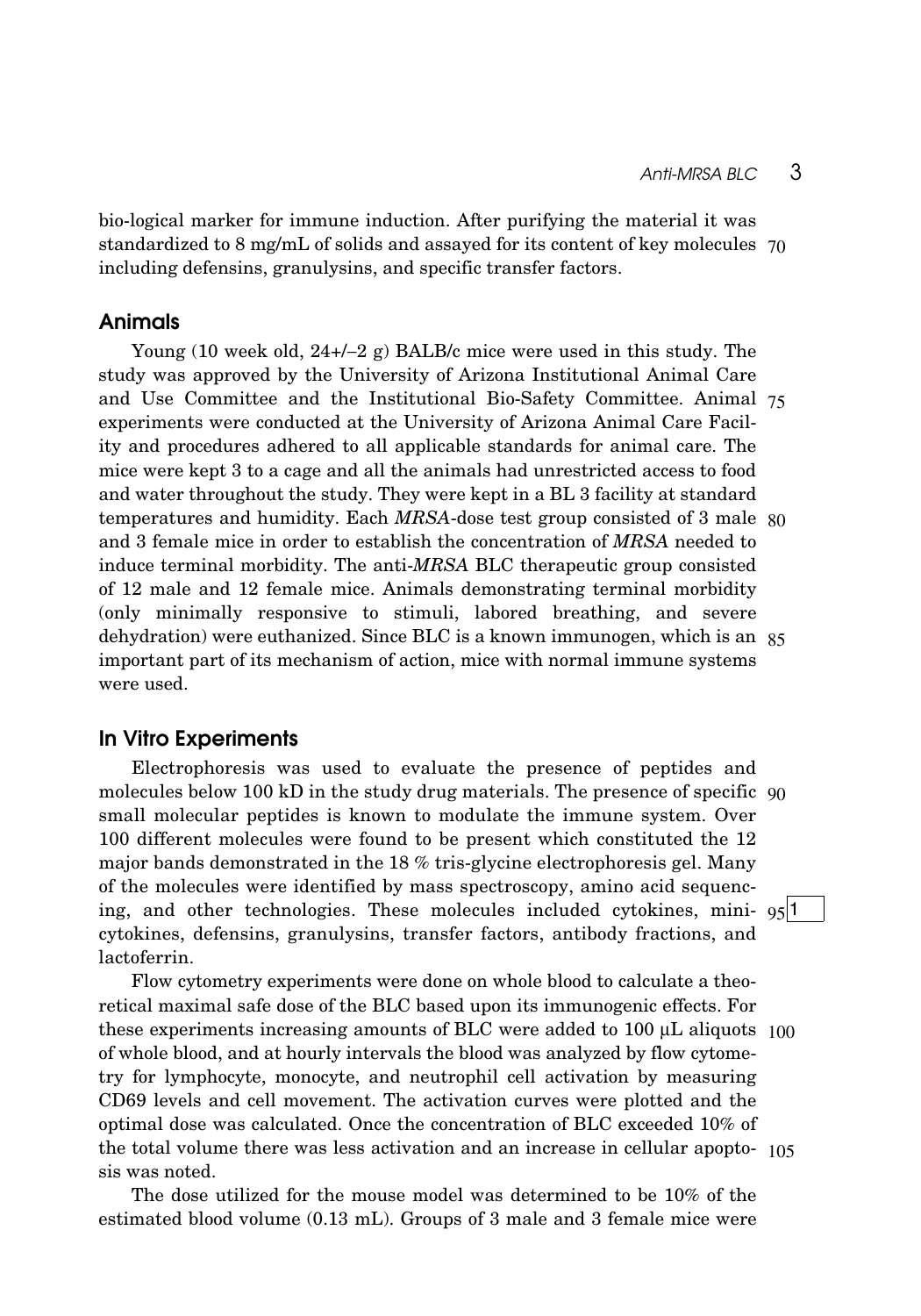## 4 *J.A. Stoff, D.E. Nix, and D.W. DeYoung*

administered intraperitoneal doses of 0.13 mL anti-*MRSA* BLC for acute assessment. This group was closely observed for 2 weeks for their level of 110 activity, responsiveness, feeding, and changes in body weight and showed no deviation from the expected normal behaviors.

#### **Mouse Peritonitis Sepsis Model**

The model chosen for this study was that of intraperitoneal systemic sepsis. This model has been well described and is a standard method of testing 115 antimicrobial agents. $(8,9)$  The lower abdomens of the mice were swabbed with alcohol and briefly allowed to dry. The mice were then inoculated in their left lower quadrant, intraperitoneally with of 0.1 mL of *MRSA* inoculum. Preliminary studies demonstrated that a  $1 \times 10^{10}$  cfu/mL suspension of *MRSA* (infective dose of  $1 \times 10^9$  bacteria) induced 100% mortality, and this was used 120 for the control and therapeutic groups included in this study. The control group, which received intraperitoneal *MRSA*, was observed every 2 hr and their apparent health recorded. The test group received the same inoculum of *MRSA* but they also received anti-*MRSA* BLC.

The test group was given an intraperitoneal injection of 0.13 mL anti-125 *MRSA* BLC, immediately after the bacterial challenge. Based upon *in vitro* studies, the effect of the BLC wanes by 4 hr. For mice in the test group that became significantly incapacitated, further doses of anti-*MRSA* BLC were given at 4-hr intervals. The mice were given no more than three doses of anti-*MRSA* BLC per day. At the end of the study the mice were humanely 130 euthanized.

#### **Measurement of Impairment**

The mice were observed three times per day and their apparent health was recorded. The endpoint of the study was either death or "severely moribund" at which point the mice were sacrificed. However, data on their relative 135 levels of impairment were recorded as part of the observational report. "Impaired" mice were defined as having diarrhea and mild dehydration. They still reacted normally to stimuli and continued to eat and drink normally. These mice could receive further doses of anti-*MRSA* BLC up to three doses per day. Moribund mice had severe diarrhea and/or severe dehydration. They 140 reacted sluggishly or not at all to stimuli, had labored breathing, and did not try to eat or drink.

#### **Statistical Analysis**

Statistical analysis was accomplished using SAS version 8.2 (SAS Inc., Cary, NC, USA). Fisher's exact test was used to compare frequency 145data.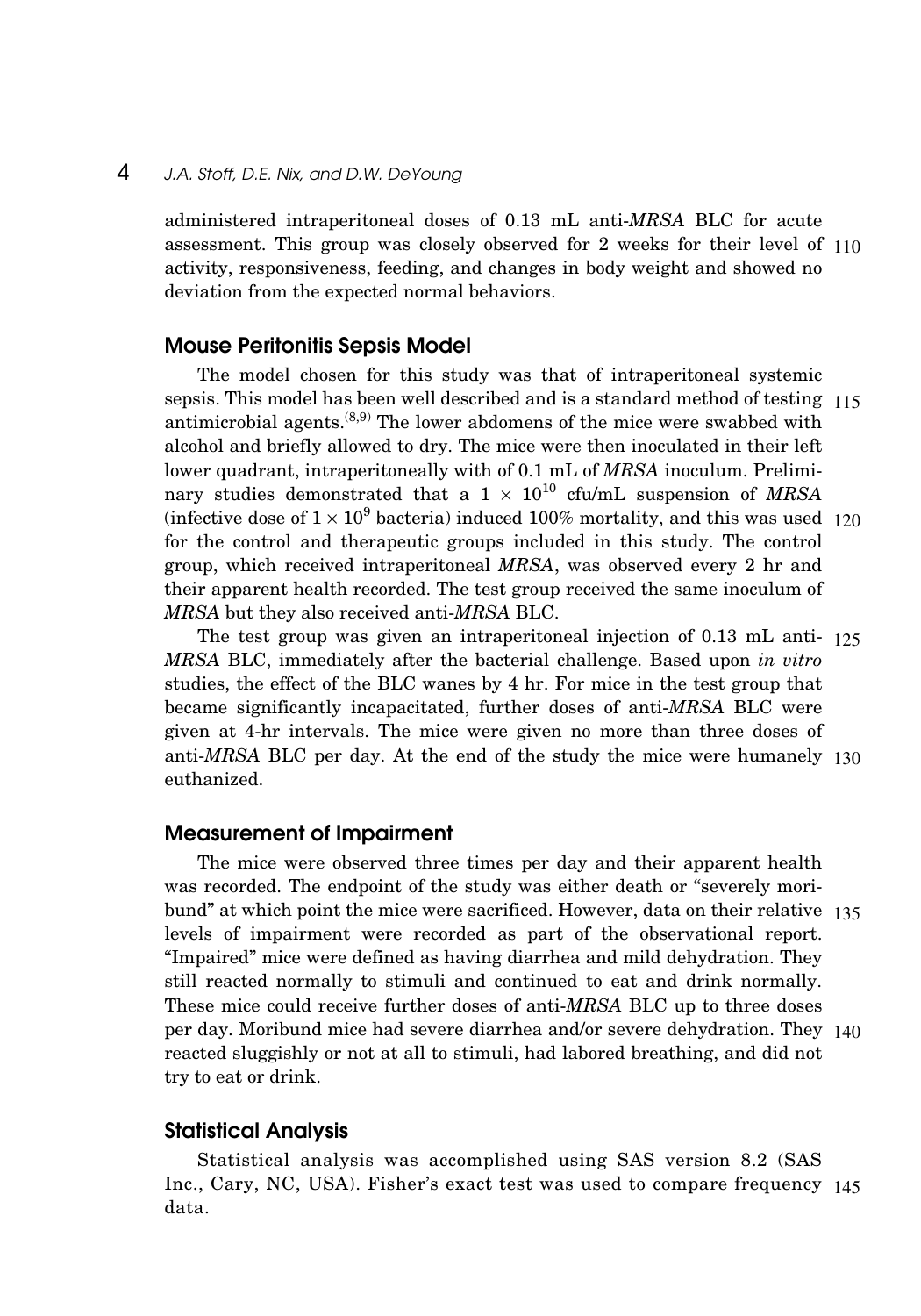## **RESULTS**

Figure 1 demonstrates the rapid induction of terminal morbidity that occurred in the untreated mice following intraperitoneal inoculation with the *MRSA*. They developed severe diarrhea very quickly followed by dehydration. 150 They then became lethargic, obtunded, and all 6 died within 12 hr. Several groups of mice were required to establish the dose of *MRSA* needed. An intraperitoneal injection of 0.1 cc of  $1 \times 10^{10}$  cfu/mL caused 100% terminal morbidity.

Among anti-*MRSA* BLC treated mice, 20/24 (83%) survived compared 155 with  $0/6$  ( $0\%$ ) of untreated mice ( $p < 0.001$ ). After an initial 48 hr, post-*MRSA* inoculation, none of the surviving mice showed any lingering signs of illness or dehydration. They were observed to feed and drink normally, respond normally to stimuli, and their skin turgor returned to normal. After the 8:00 a.m. observation on the 8th day, mice were all humanely euthanized. 160

All female mice survived compared with 8/12 (67%) of male mice. Given the small sample size this difference in survival by sex was not statistically significant  $(p=0.093)$  Table 1 shows the morbidity response of the male mice given an inoculum of *MRSA* and then treated with anti-*MRSA* BLC. Two male mice were more significantly impaired and required reinjection with the anti-165 *MRSA* BLC of which 1 survived. The survival rate of the female mice was 100% (12 of 12 mice). One female mouse was more significantly impaired and required reinjection with the anti-*MRSA* BLC followed by a full recovery.

## **DISCUSSION**

*MRSA* represents a common cause of nosocomial infections and in the past 170decade has emerged as an important cause of community acquired infections. The frequency of methicillin-resistance among isolates of *S. aureus*



**Figure 1:** Number of surviving control (nontreated) mice postinoculation with MRSA.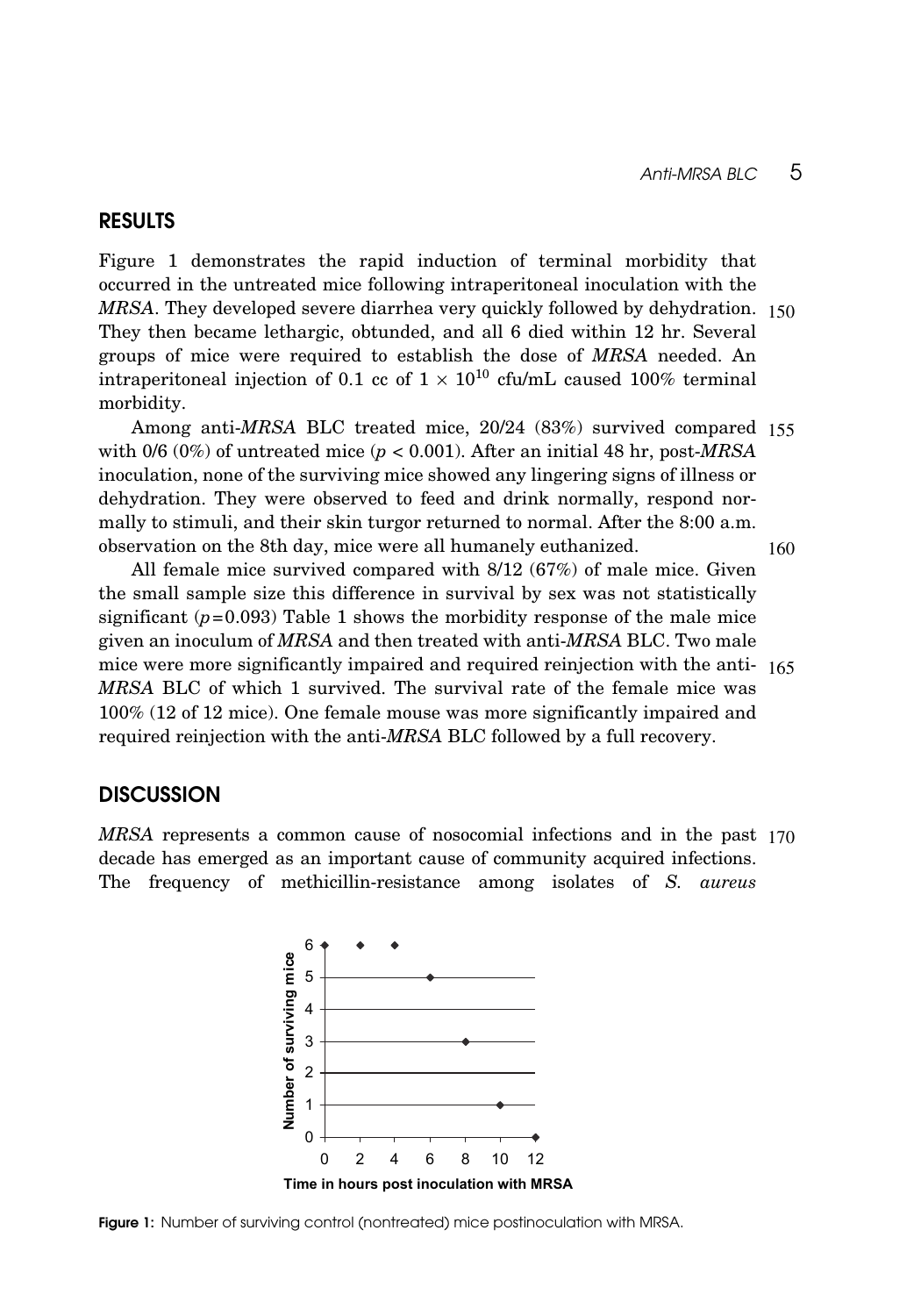## 6 *J.A. Stoff, D.E. Nix, and D.W. DeYoung*

| Study day | Time                           | <b>Normal</b> | <b>Impaired</b> | <b>Moribund</b> | <b>Deceased</b> | <b>BLC</b> reinjection |
|-----------|--------------------------------|---------------|-----------------|-----------------|-----------------|------------------------|
| Day 1     | $8:00$ am<br>noon<br>4:00 pm   | 12            | 12              |                 |                 | 2                      |
| Day 2     | $8:00$ am<br>noon<br>$4:00$ pm | 8             | 2<br>2          |                 | ≘               | 2<br>$\overline{2}$    |
| Day 3     | $8:00$ am<br>noon<br>4:00 pm   | 8<br>8<br>8   |                 |                 |                 |                        |

**Table 1:** Morbidity response of the male mice given an inoculum of MRSA and then treated with anti-MRSA BLC.

All surviving mice (n = 8) were considered "normal" on days 4–8.

approximates 50% of hospital isolates and 15% of community acquired isolates. *MRSA* infections have been associated with greater health care expenditures and increased mortality compared with methicillin-susceptible *S. aureus*. 175 Although vancomycin is considered the treatment of choice for serious infections involving *MRSA*, issues relating to therapeutic failures, poor penetration in certain body sites, and vancomycin resistance are major concerns. Recent introductions of the oxazolidinone, linezolid, and the lipopeptide, daptomycin, have provided new options; however, the role of these agents is often debated. 180 Many problems with therapeutic management of *MRSA* infections remain.

BLC represents a new therapeutic direction by inducing an immunological response against the microbe for which it was made. An immune counterattack by the host may limit the impact of resistance and may prove to be an important addition to the therapeutic armamentarium in the future.

185

In this study, females tended to respond better to anti-*MRSA* BLC therapy than male mice. Males appear more susceptible to *MRSA* infection, perhaps suggesting hormonal involvement in host response. $(10)$  Sex hormones may influence bacterial growth and survival directly.<sup>(11)</sup> Estrogen is known to accelerate inflammation and the immune response in both mice and 190 humans.<sup>(12)</sup> It has been postulated that estrogen has a differential effect on T and B cell mediated immune responses. Although survival differences by sex were not statistically significant  $(p = 0.093)$  in this study, future studies need to address this potential sex difference in response. If sex differences in response are confirmed, future studies will be required to ascertain whether a 195 different dose or administration schedule of anti-*MRSA* BLC will overcome the difference.

## **ACKNOWLEDGMENT**

This investigation was supported, in part, by a research grant from Berlett, Inc. 200